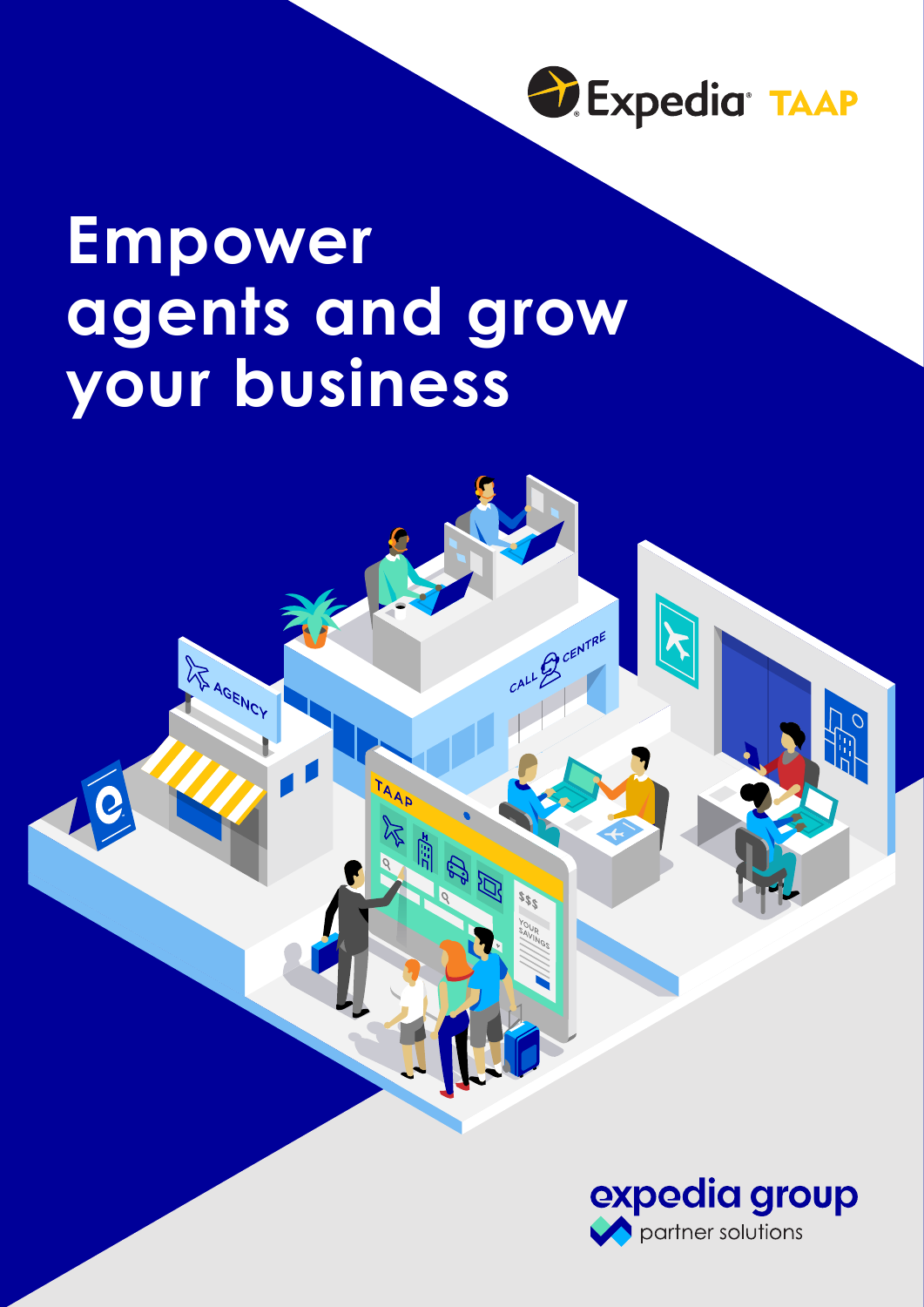## **The Expedia Travel Agent Affiliate Program (Expedia TAAP) gives you access to...**



**A wide breadth of quality travel products** (the same travel supply as on the Expedia site)



#### **Impressive rates and last-minute availability**





### **A world-class booking experience for agents**



**Your travelers will be coming back to you again, and again.**

AAAT

\$\$\$

 $\frac{\partial U}{\partial \overline{V}}$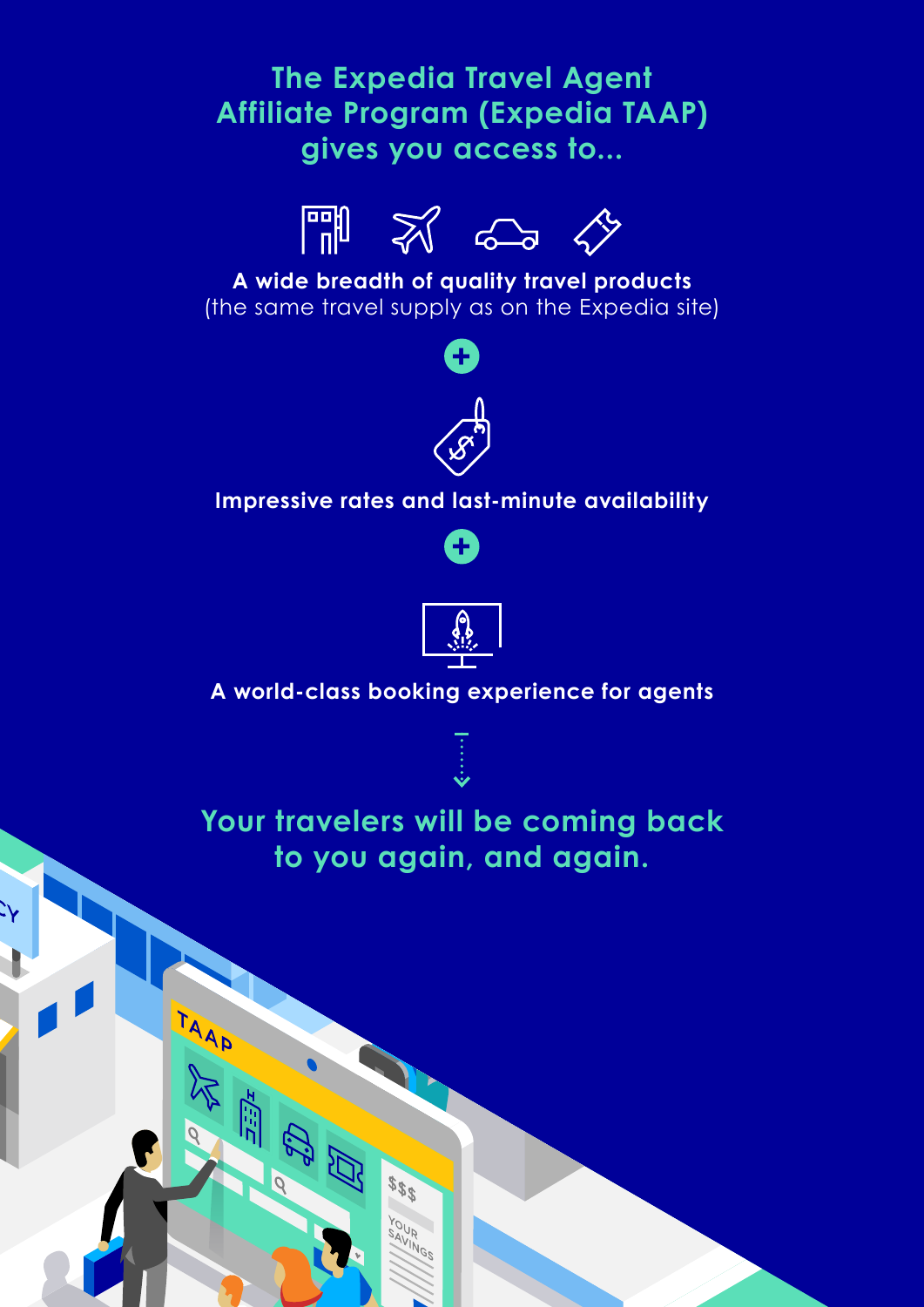# **We understand you want to offer the perfect trip to your travelers, at the best price, and to do so effortlessly.**

**Introducing...**



|               | You can now search directly from the TAAP Homepage                   |                |              |                                |                              |                         |  |
|---------------|----------------------------------------------------------------------|----------------|--------------|--------------------------------|------------------------------|-------------------------|--|
|               |                                                                      |                |              |                                |                              |                         |  |
| 曲             | ★ 亜                                                                  | $\bm{\times}$  | ⊖            | 戸                              | $\mathbf{R}$                 | ۵                       |  |
| <b>Hotels</b> | Flight + Hotel                                                       | <b>Flights</b> | Cars         | Things to Do                   | <b>Groups</b>                | <b>Ground Transfers</b> |  |
| Going to      |                                                                      |                |              |                                |                              |                         |  |
| 9             | Destination, hotel name, airport, train station, landmark or address |                |              |                                |                              |                         |  |
| Check in      | <b>Check out</b>                                                     |                | Rooms        |                                | Adults (18+) Children (0-17) |                         |  |
| dd/mm/yyyy    |                                                                      | dd/mm/yyyy     | $\checkmark$ | $\overline{c}$<br>$\checkmark$ | $\mathbf 0$<br>$\checkmark$  |                         |  |
|               | ■ X Add a flight ■ Add a car                                         |                |              |                                |                              |                         |  |
|               |                                                                      |                |              |                                |                              |                         |  |
| <b>Search</b> |                                                                      |                |              |                                |                              |                         |  |
|               |                                                                      |                |              |                                |                              |                         |  |
|               |                                                                      |                |              |                                |                              |                         |  |
|               |                                                                      |                |              |                                |                              |                         |  |
|               |                                                                      |                |              |                                |                              |                         |  |
|               |                                                                      |                |              |                                |                              |                         |  |
|               |                                                                      |                |              |                                |                              |                         |  |
|               |                                                                      |                |              |                                |                              |                         |  |
|               |                                                                      |                |              |                                |                              |                         |  |

**The booking platform loved by thousands of agencies all over the world.**



**Did you know? Expedia TAAP helps agents make over 3 million bookings a year!**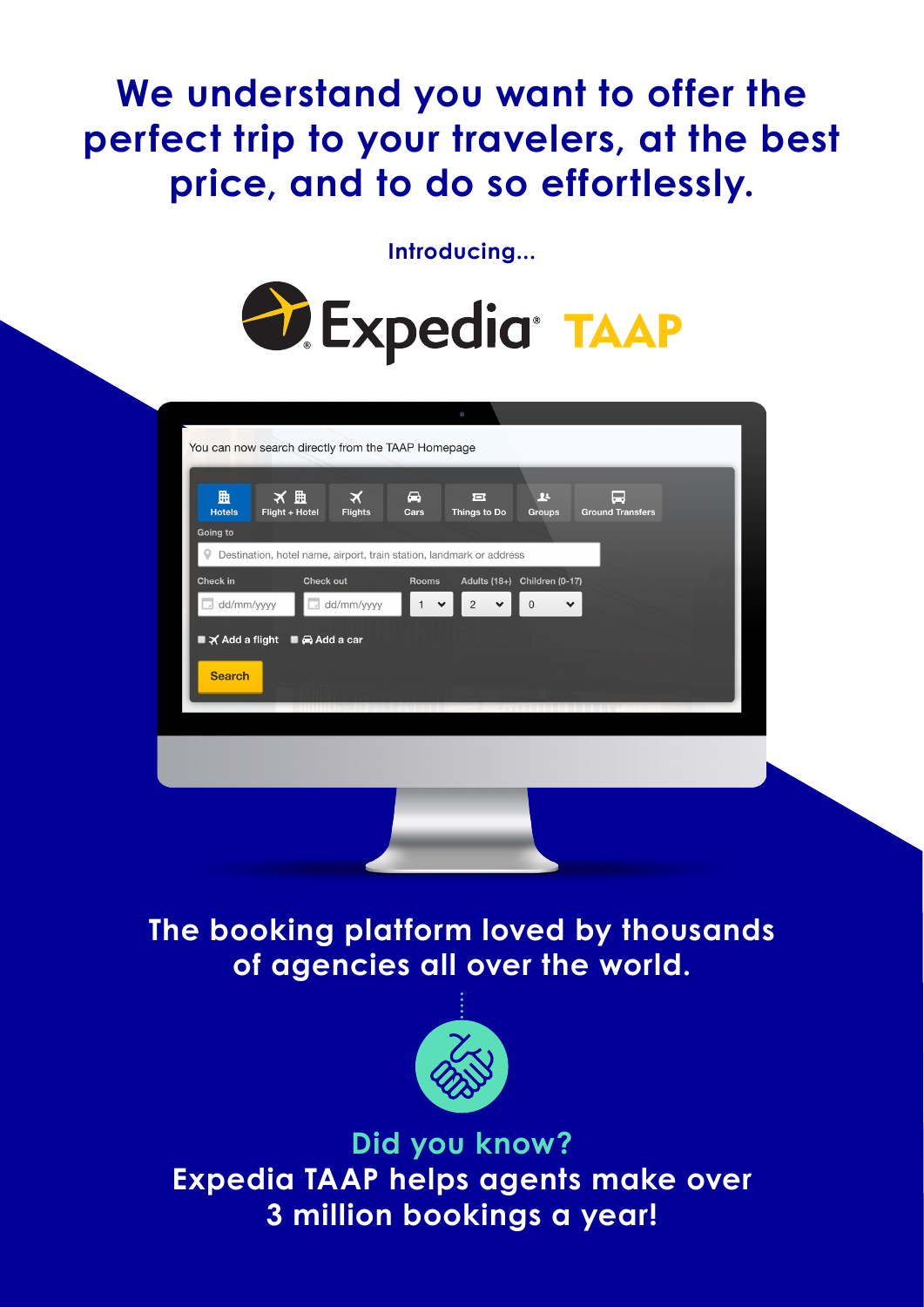

**Wide breadth of quality travel products**



Over **500,000+ accommodations**  in 200+ countries.



**More than 35 different accommodation categories:** from hotels to resorts to treehouses to chalets.



**500+ airlines including low-cost carriers,** covering 6,500+ airports.



**175+ car rental companies** in 3000+ locations.



**35,000+ in-demand activities,**  attractions, and adventures.



# **Impressive rates and last-minute availability**



Offer your travelers more value with **Expedia Free Extras.**



**Member-only Deals** – average 12% discount on thousands of travel products.



**Package Rates** – average 15% discount on accommodation.



**Flexible** cancelation policies and payment options.



**Last-minute availability.** Book accommodation right up until 23:59 on the day of check-in.

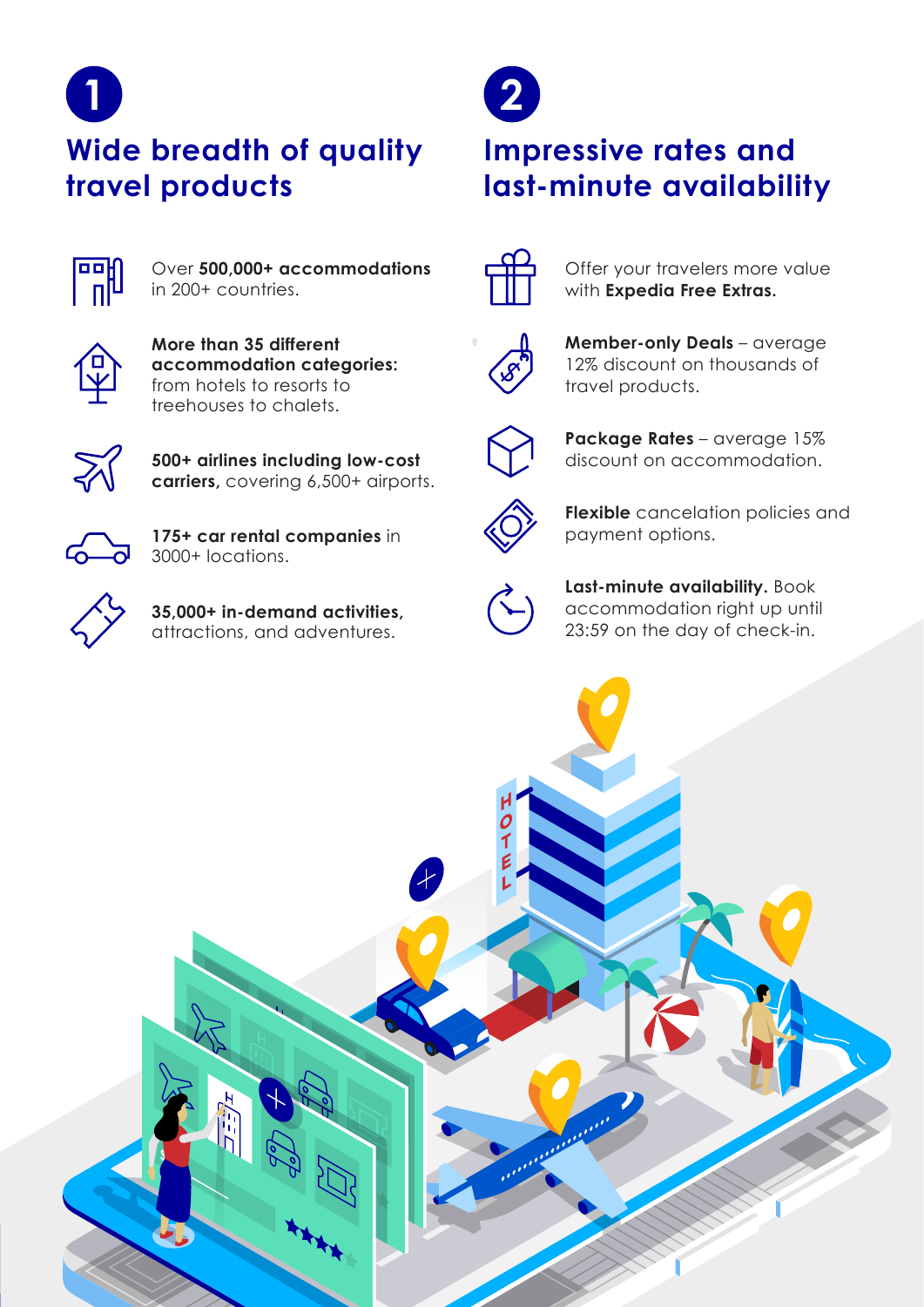

 $\%$ 

# **World-class booking experience for agents**

Intuitive search results to get you the most relevant options first time, every time.

Quickly refine your search with **powerful sort & filters options.**

Benefit from **visibility of commission** tier before booking.

**Instant booking confirmations** – there is no need to reconfirm.

Comprehensive **real-time reporting** for agents and agency managers.

**24/7 specialist support** for your agents and travelers\*



Easily find the important details to make the right booking decision with **rich, accurate content.**



**Itinerary Detail** 



Create and send traveler vouchers in **under 20 seconds** with Itinerary Builder.

**Expedia TAAP simplifies our booking process and makes it easy to find the best deals for our clients.**

**– Akbar Travels of India**



Modify reservations online in **under 1 minute** with the Selfservice Booking Manager. Easy!

\*In select languages